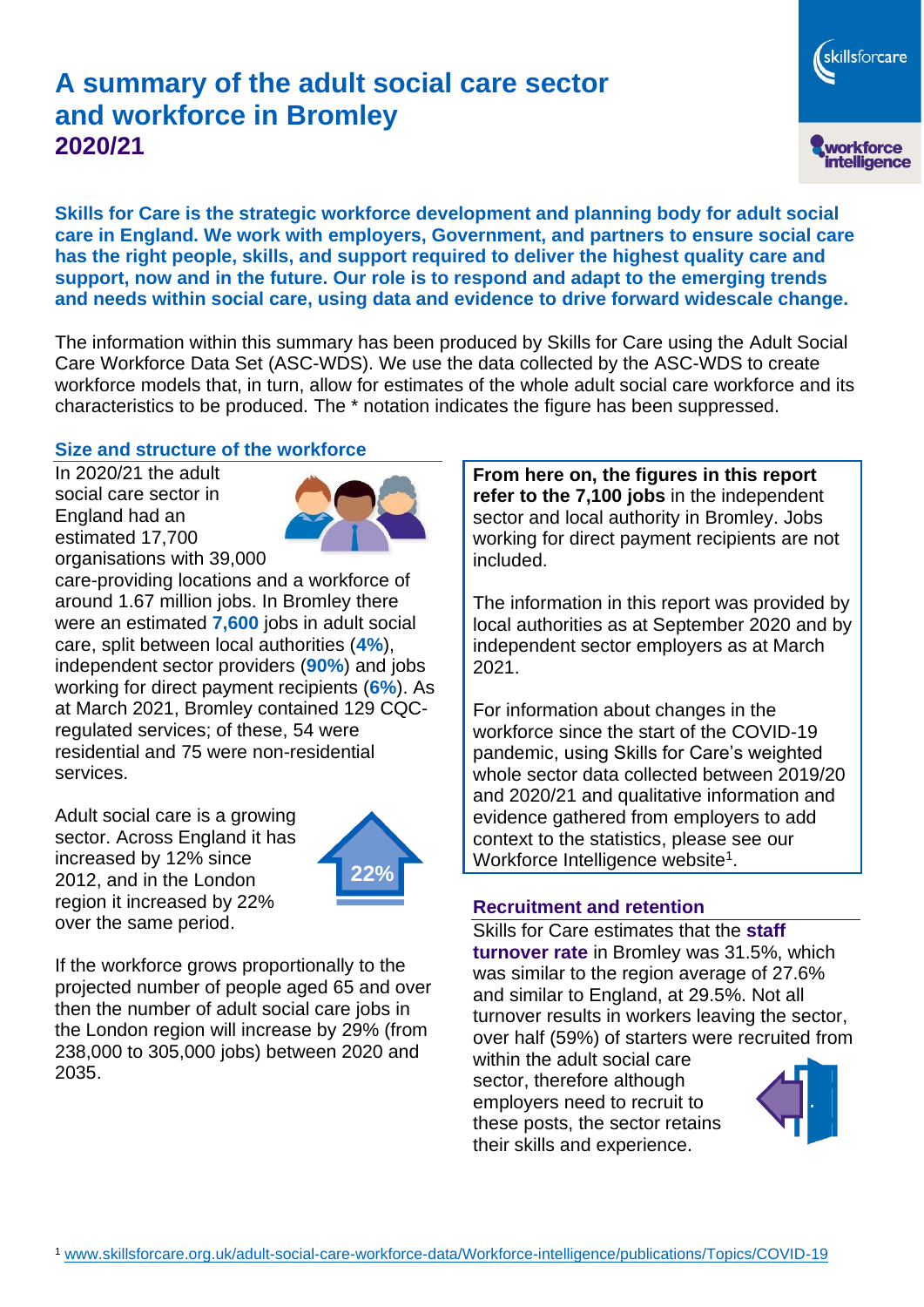Adult social care has an experienced 'core' of workers. Workers in Bromley had on average **8.9 years of experience in the sector** and 83% of the workforce had been working in the sector for at least three years.

Using both workforce intelligence evidence and our links with employers and stakeholders across England, we know that recruitment and retention is one of the largest issues faced by employers. We have many resources and tools available to help, for example the 'Values-based recruitment and retention toolkit'<sup>2</sup> and 'Seeing potential: widen your talent pool'. <sup>3</sup> For more information please visit: [www.skillsforcare.org.uk/recruitment-retention](http://www.skillsforcare.org.uk/recruitment-retention)

### **Employment information**

We estimate Bromley had **7,100** adult social care jobs employed in the local authority and independent sectors. These included 500 managerial roles, 350 regulated professionals, 5,400 direct care (including 4,800 care workers), and 850 othernon-care proving roles.

The average number of **sickness days** taken in the last year in Bromley was 11.9, (8.5 in London and 9.5 across England). With an estimated directly employed workforce of 6,400, this would mean employers in Bromley lost approximately **77,000 days to sickness in 2020/21**. In England levels of staff sickness have nearly doubled over the course of the pandemic between 2019/20 and 2020/21, in total around 6 million extra days were lost to sickness than in the year before.

Around two fifths (39%) of the workforce in Bromley were on zero-hours contracts. Around a half (52%) of the workforce usually worked full-time hours and 48% were parttime.

### **Chart 1. Proportion of workers on zero hours contracts by area**

| England        | 25% |  |
|----------------|-----|--|
| London         | 42% |  |
| <b>Bromley</b> | 39% |  |

### **Workforce demographics**

The majority (87%) of the workforce in Bromley were female, and the average age was 46.5 years old. Workers aged 24 and



under made up 6% of the workforce and workers aged over 55 represented 31%. Given this age profile approximately 2,200 people will be reaching retirement age in the next 10 years.

Nationality varied by region, in England 83% of the workforce identified as British, while in the London region this was 63%. An estimated 68% of the workforce in Bromley identified as British, 8% identified as of an EU nationality and 24% a non-EU nationality, therefore there was a higher reliance on non-EU than EU workers.

### **Pay**



Table 1 shows the full-time equivalent annual or hourly pay rate of selected job roles in Bromley (area), London (region) and England. All figures

represent the independent sector as at March 2021, except social workers which represent the local authority sector as at September 2020. At the time of analysis, the National Living Wage was £8.72.

#### **Table 1. Average pay rate of selected job roles by area**

|                                 | <b>England</b> | Region  | Area    |
|---------------------------------|----------------|---------|---------|
| Full-time equivalent annual pay |                |         |         |
| Social Worker <sup>t</sup>      | £37,100        | £44,500 | £44,000 |
| Registered nurse                | £33,600        | £34,700 | £34,300 |
| Hourly pay                      |                |         |         |
| <b>National Living</b><br>Wage  | £8.72          | £8.72   | £8.72   |
| Senior care worker              | £10.00         | £10.43  | £10.75  |
| Care worker                     | £9.29          | £9.70   | £9.67   |
| Support and<br>outreach         | £9.53          | £10.19  | £10.09  |

†Local authority social workers only.

Please note that pay varies by sector, with local authority pay generally being higher than independent sector pay.